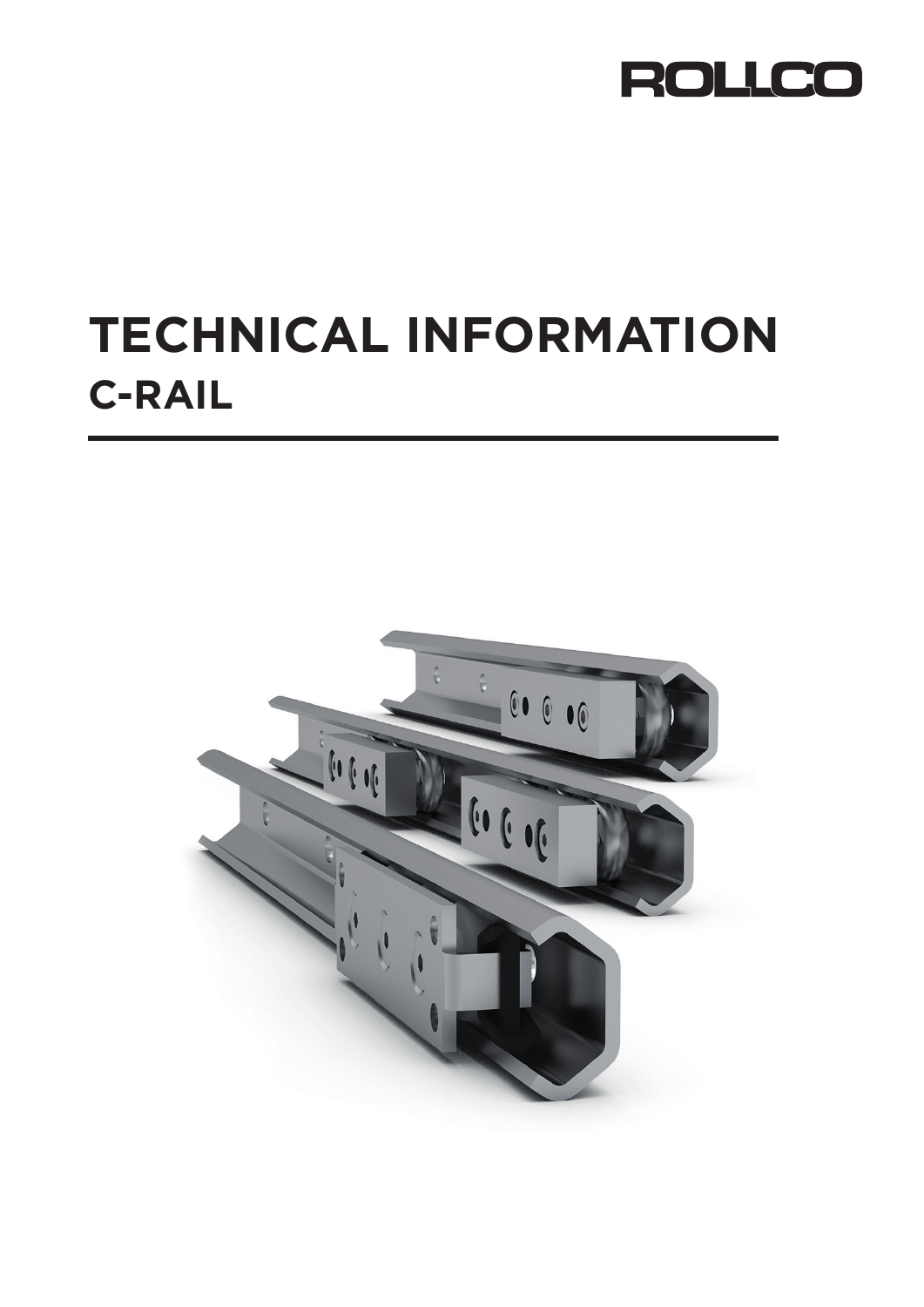Information in this document is subject to change. Owing to continued product development, Rollco reserves the right to make alterations without prior notice. Every care has been taken to ensure the accuracy of the information, but no liability can be accepted for any errors or omissions.

All information and content included in this document, such as text, and images, are property of Rollco. Any reproduction, even partial, is allowed only by written permission by Rollco.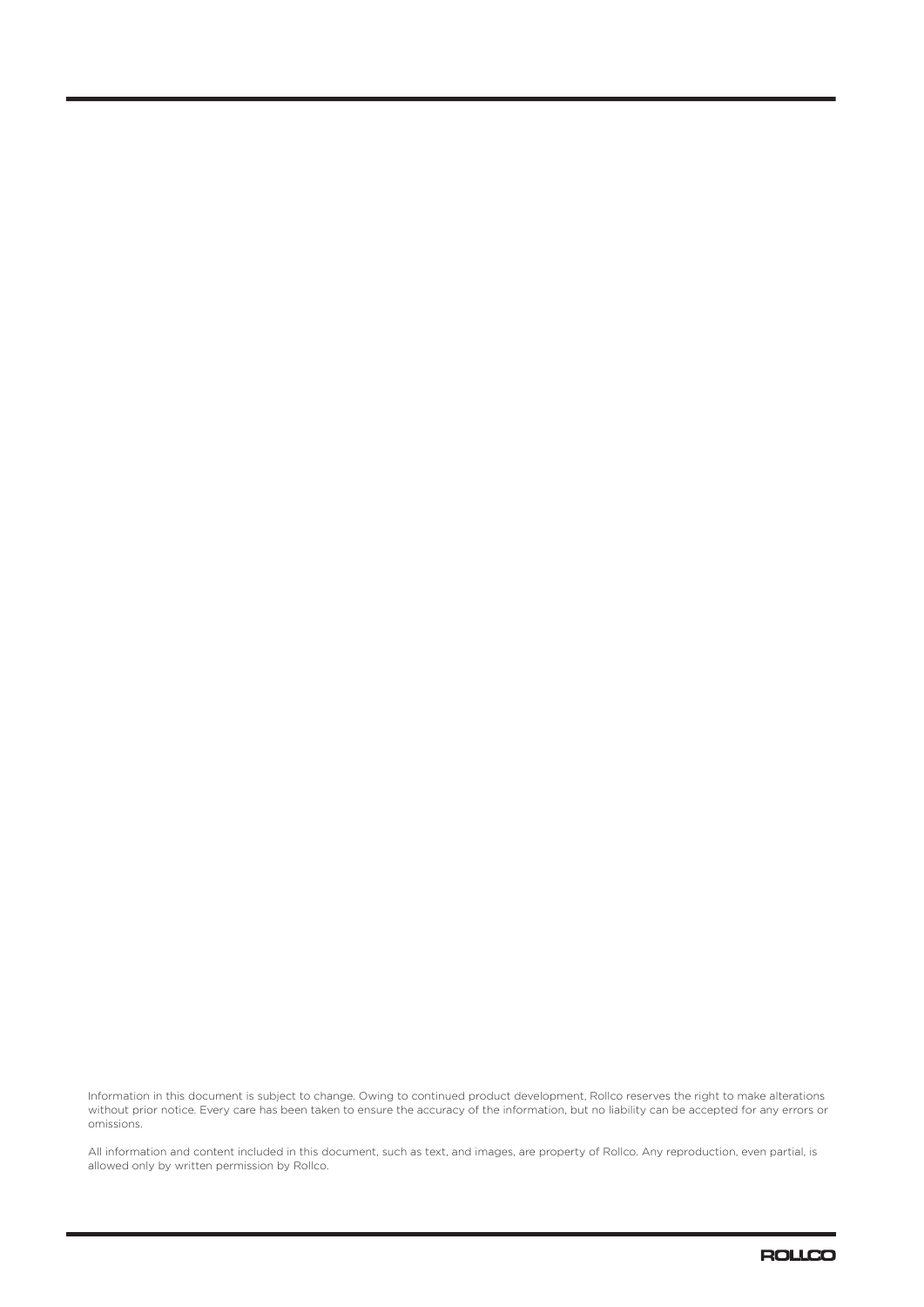### **Product overview**



Rollco C-Rail compact and quiet linear guide with low friction. The system is suitable for applications in dusty environments where precision is not the main factor. It is a simple and cost-effective linear bearing. The stainless steel version is perfect for applications where corrosion resistance is important.

C-Rail has internal raceways to guarantee the best level of protection against impurities, debris and external abuse. The sliders have three radial ball bearings with double rubber seals and are lubricated for life. These rollers have eccentric pivots that allow adjusting the preload when mounted inside the rail.

C-Rail is available in zinc plated or in stainless steel AISI304 version. For AISI316, please contact Rollco. The stainless steel version (SXTE) is ideal for applications where water, temperature fluctuations or high temperatures occur.

The system is available in three different sizes, 20, 30 and 45. The rails are available in lengths up to 6 m.

### **Application areas**

- Food industry: production and packing of food/beverages
- Chemical and environment industry: water treatment devices
- Medical industry: analysis equipment
- Transport industry: sliding doors and boat constructions
- Power industry: boilers and house fireplaces
- Mechanical devices: car wash and automatic gates
- Machine tools: protective panel movement

### **Technical data**

- Max. temperature: 100°C (212°F)
- Speed: 1,5 m/s

### **Stainless steel version characteristics**

- Corrosion resistant even after scratching, etching and chipping
- Can be used in washdowns
- Resistant to high temperatures and temperature changes
- No coatings that could flake or chip
- Low coefficient of friction
- Ecological and recyclable materials

**For specifi kations and other technical data, please see the C-Rail product range on our website.**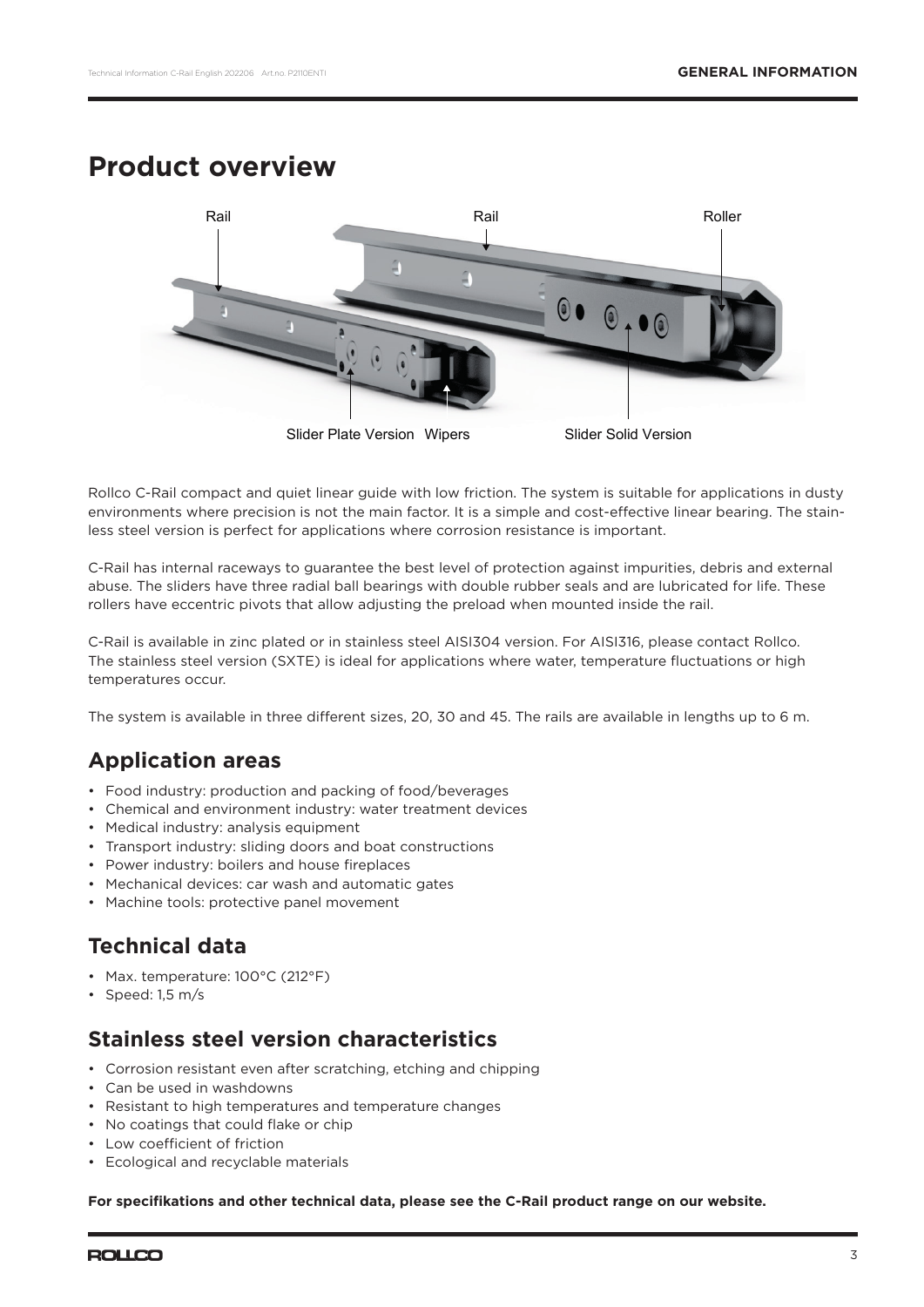# **Mounted Rail and Slider**

|                                                                                                                                                                                                                                                                               | SXTE30 - 2 - LXWL30-88-2RS - 1040 - 20 - 20 |  |  |  |  |
|-------------------------------------------------------------------------------------------------------------------------------------------------------------------------------------------------------------------------------------------------------------------------------|---------------------------------------------|--|--|--|--|
| Rail type<br>SXTE (Stainless steel)<br>SBTE (Standard zinc plated steel)                                                                                                                                                                                                      |                                             |  |  |  |  |
| <b>Size</b><br>20, 30 or 45                                                                                                                                                                                                                                                   |                                             |  |  |  |  |
| No. of sliders on each rail                                                                                                                                                                                                                                                   |                                             |  |  |  |  |
| Slider type<br>LSWL (Stainless steel body with wipers and standard steel rollers)<br>LXWL (Stainless steel body with wipers and stainless steel rollers)<br>LSBE (Stainless steel body and standard steel rollers)<br>LXBE (Stainless steel body and stainless steel rollers) |                                             |  |  |  |  |
| Slider size                                                                                                                                                                                                                                                                   |                                             |  |  |  |  |
| Slider body length<br>Plate version: 80, 88, 150. Solid version: 60, 80, 120                                                                                                                                                                                                  |                                             |  |  |  |  |
| Roller protection shield type<br>2Z (Steel cover disc)<br>2RS (Splash-proof rubber seal)                                                                                                                                                                                      |                                             |  |  |  |  |
| Length of rail                                                                                                                                                                                                                                                                |                                             |  |  |  |  |
| Distance from end of rail to center of first hole                                                                                                                                                                                                                             |                                             |  |  |  |  |
| Distance from center of last hole to rail end                                                                                                                                                                                                                                 |                                             |  |  |  |  |

# **Slider**

#### Slider type

LSWL (Stainless steel body with wipers and standard steel rollers) LXWL (Stainless steel body with wipers and stainless steel rollers) LSBE (Stainless steel body and standard steel rollers) LXBE (Stainless steel body and stainless steel rollers)

#### Size

20, 30 or 45

#### Slider body length

Plate version: 80, 88, 150. Solid version: 60, 80, 120

#### Roller protection shield type

2Z (Steel cover disc) 2RS (Splash-proof rubber seal) LXWL30 - 80 - 2RS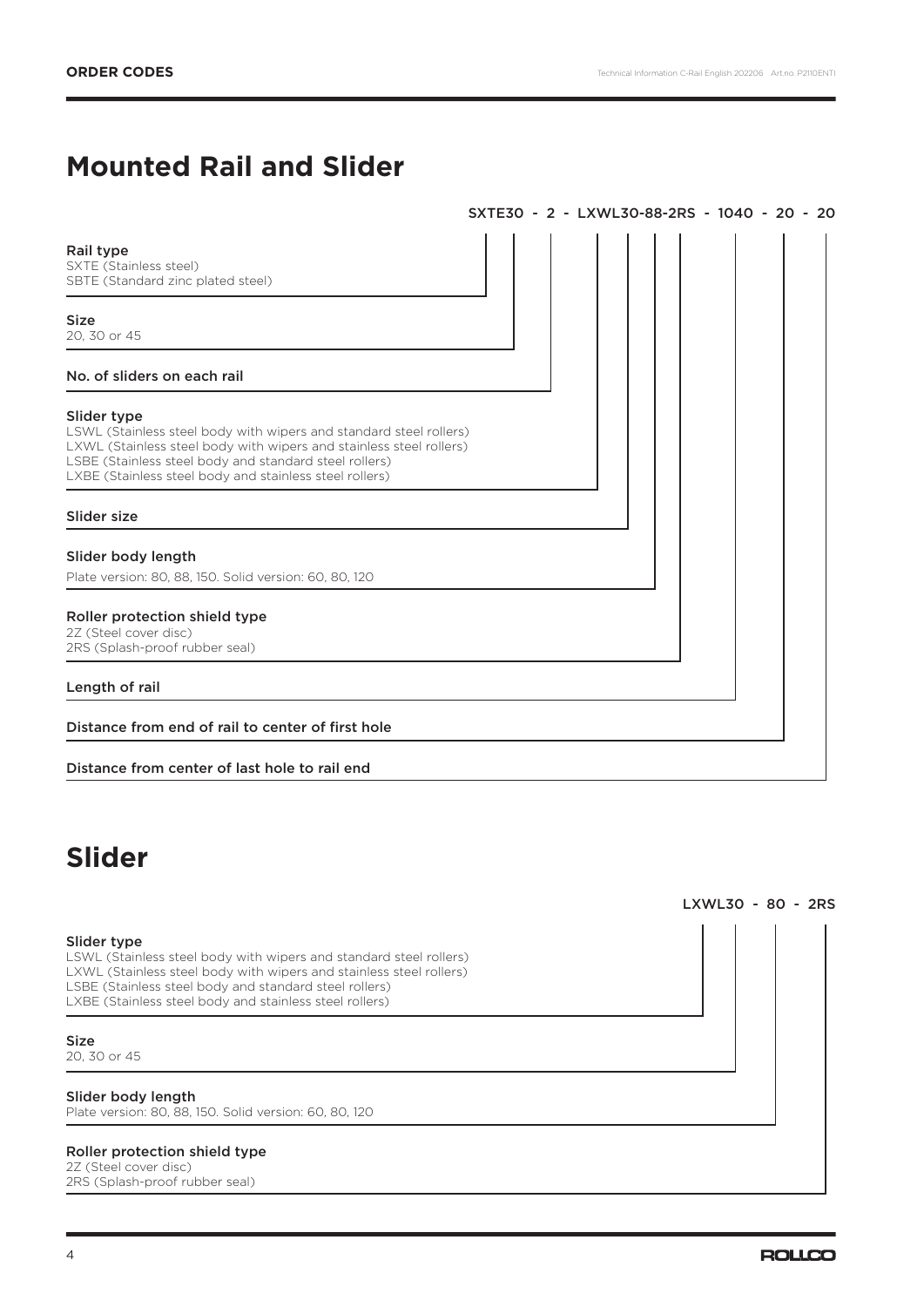# **Roller**

RXBLA45 - 2RS

| Roller type<br>RSBLN (Concentric roller for plate version slider, standard bearing steel)<br>RXBLN (Concentric roller for plate version slider, stainless bearing steel)<br>RSBLA (Eccentric roller for plate version slider, standard bearing steel)<br>RXBLA (Eccentric roller for plate version slider, stainless bearing steel)<br>RSBN (Concentric roller for solid version slider, standard bearing steel)<br>RXBN (Concentric roller for solid version slider, stainless steel)<br>RSBA (Eccentric roller for solid version slider, standard bearing steel)<br>RXBA (Eccentric roller for solid version slider, stainless bearing steel) |  |
|-------------------------------------------------------------------------------------------------------------------------------------------------------------------------------------------------------------------------------------------------------------------------------------------------------------------------------------------------------------------------------------------------------------------------------------------------------------------------------------------------------------------------------------------------------------------------------------------------------------------------------------------------|--|
| <b>Size</b><br>20, 30 or 45                                                                                                                                                                                                                                                                                                                                                                                                                                                                                                                                                                                                                     |  |
| Roller protection shield type<br>2Z (Steel cover disc)<br>2RS (Splash-proof rubber seal)                                                                                                                                                                                                                                                                                                                                                                                                                                                                                                                                                        |  |

# **Rail**

Rail type SXTE (Stainless Steel) SBTE (Standard zinc plated steel) Size 20, 30 or 45 Length of rail Distance from end of rail to center of first hole Distance from center of last hole to rail end

SXTE45 - 1040 - 20 - 20